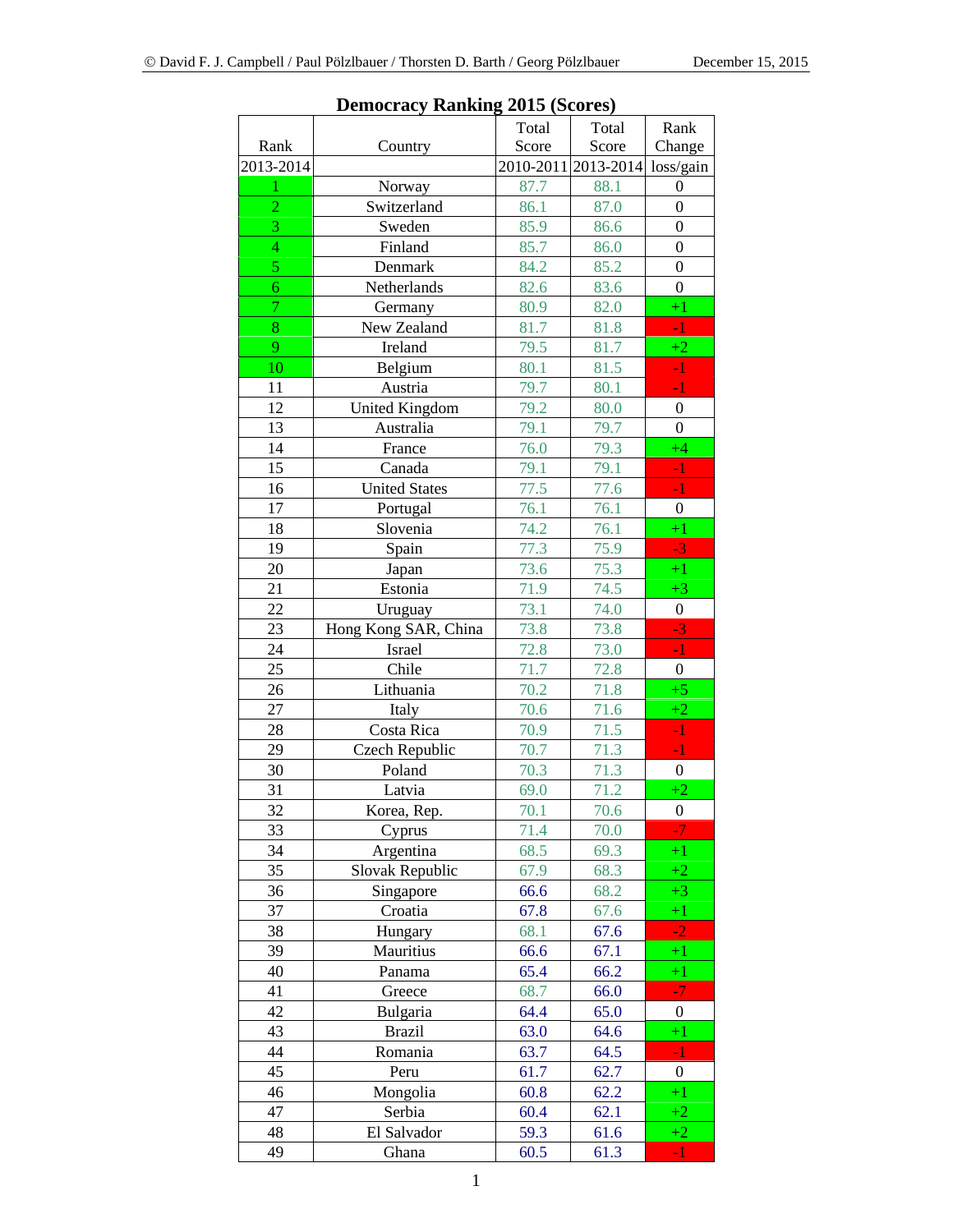| 50  | Jamaica                         | 60.8 | 61.1 | $-4$             |
|-----|---------------------------------|------|------|------------------|
| 51  | Philippines                     | 58.5 | 60.2 | $+3$             |
| 52  | Colombia                        | 57.1 | 59.9 | $+6$             |
| 53  | Georgia                         | 56.0 | 59.8 | $+8$             |
| 54  | Albania                         | 57.2 | 59.7 | $+3$             |
| 55  | Ecuador                         | 58.8 | 59.2 | $-4$             |
| 56  | Namibia                         | 57.3 | 59.1 | $\boldsymbol{0}$ |
| 57  | Dominican Republic              | 58.6 | 59.1 | 4                |
| 58  | Trinidad and Tobago             | 58.7 | 58.8 | $-6$             |
| 59  | Moldova                         | 56.8 | 58.5 | $\boldsymbol{0}$ |
| 60  | Mexico                          | 56.7 | 57.9 | $\overline{0}$   |
| 61  | Guyana                          | 57.7 | 57.5 | $-6$             |
| 62  | Bolivia                         | 54.9 | 56.9 | $+1$             |
| 63  | Nicaragua                       | 53.9 | 56.1 | $+5$             |
| 64  | Senegal                         | 51.1 | 55.7 | $+15$            |
| 65  | Indonesia                       | 54.3 | 55.6 | $+2$             |
| 66  | Tunisia                         | 44.4 | 55.4 | $+32$            |
| 67  | Botswana                        | 53.7 | 55.3 | $+5$             |
| 68  | India                           | 53.7 | 55.3 | $+2$             |
| 69  | Turkey                          | 55.3 | 55.1 | $\overline{J}$   |
| 70  | Paraguay                        | 54.6 | 54.9 | $-4$             |
| 71  | South Africa                    | 53.9 | 54.7 | $-2$             |
| 72  | Ukraine                         | 54.8 | 54.5 | $-7$             |
| 73  | Timor-Leste                     | 53.7 | 54.5 | $-2$             |
| 74  | Macedonia, FYR                  | 54.8 | 54.4 | $-10$            |
| 75  | Guatemala                       | 51.2 | 53.0 | $+3$             |
| 76  | Benin                           | 51.2 | 52.1 | $+1$             |
| 77  | Papua New Guinea                | 51.4 | 51.8 | $-1$             |
| 78  | Malaysia                        | 51.5 | 51.7 | $-4$             |
| 79  | Bosnia and Herzegovina          | 51.5 | 51.5 | $-4$             |
| 80  | Lesotho                         | 49.9 | 51.2 | $+4$             |
| 81  | Bangladesh                      | 51.0 | 50.7 | $-1$             |
| 82  | Honduras                        | 50.9 | 50.6 | $-1$             |
| 83  | Tanzania                        | 49.7 | 50.5 | $+3$             |
| 84  | Sierra Leone                    | 48.8 | 50.2 | $+3$             |
| 85  | Kuwait                          | 50.6 | 50.1 | $-3$             |
| 86  | Nepal                           | 45.9 | 50.0 | $+8$             |
| 87  | Sri Lanka                       | 51.6 | 49.8 | $-14$            |
| 88  | Liberia                         | 50.0 | 49.8 | $-5$             |
| 89  | Malawi                          | 47.1 | 49.7 | $+2$             |
| 90  | Madagascar                      | 45.7 | 49.6 | $+5$             |
| 91  | Armenia                         | 47.2 | 49.0 | $-1$             |
| 92  | Lebanon                         | 49.8 | 48.3 | $-7$             |
| 93  | Kenya                           | 46.2 | 48.1 | $\boldsymbol{0}$ |
| 94  | Zambia                          | 45.1 | 48.1 | $+3$             |
| 95  | Kyrgyz Republic                 | 46.7 | 47.3 | $-3$             |
| 96  | Niger                           | 42.8 | 46.7 | $+6$             |
| 97  | Venezuela, RB                   | 48.7 | 45.7 | $-8$             |
| 98  | Russian Federation <sup>1</sup> | 45.7 | 45.5 | $-2$             |
| 99  | Morocco                         | 44.2 | 45.3 | $+1$             |
| 100 | Mozambique                      | 44.3 | 45.2 | $-1$             |
| 101 | <b>Burkina Faso</b>             | 42.7 | 43.3 | $+3$             |
| 102 | Haiti                           | 42.7 | 42.7 | $+1$             |